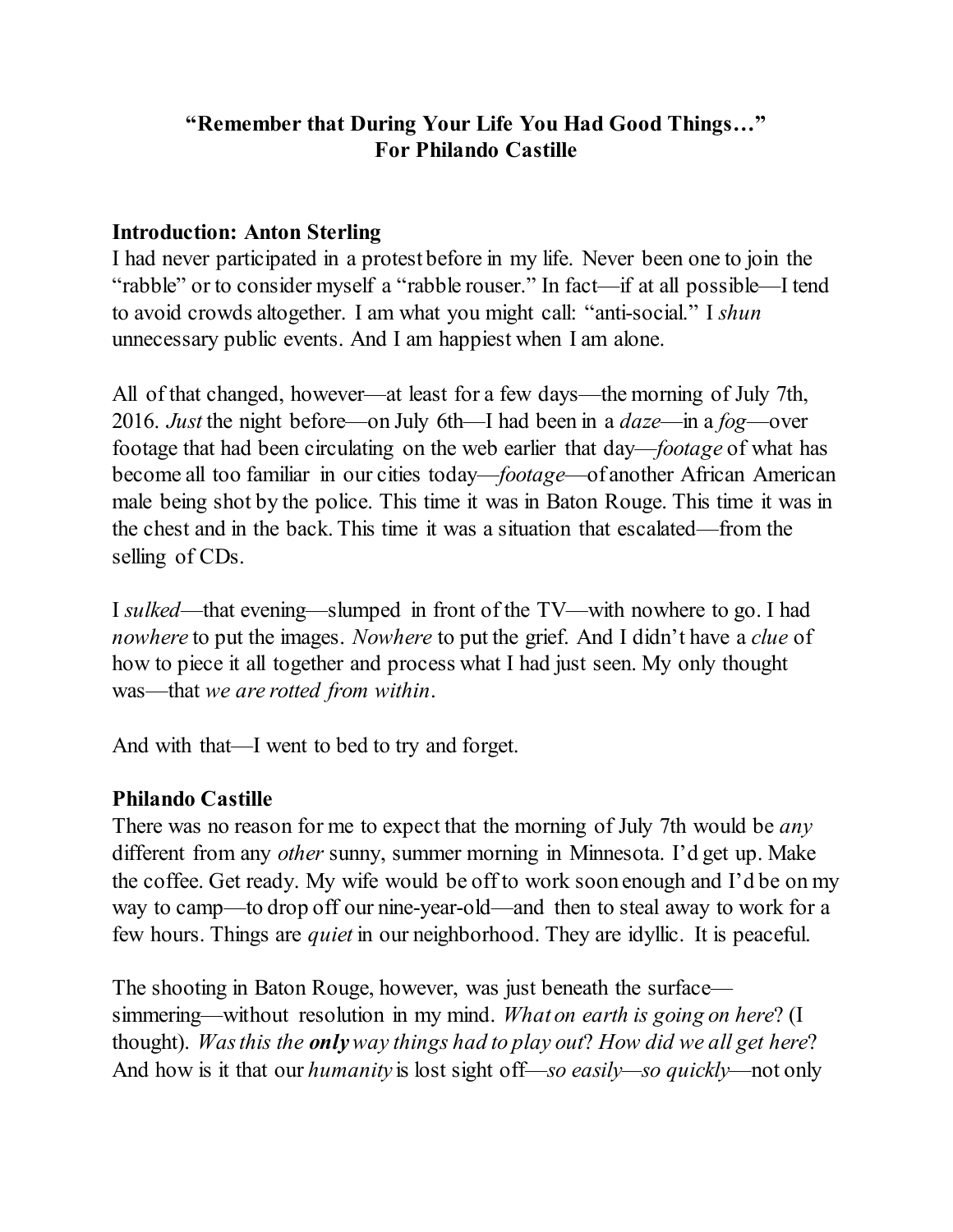by those *involved* in these tragic events but also by those who *observe* them and deign to dismiss 'em?

The questions had barely begun to surface in my mind—when suddenly—out of the corner of my eye—upon turning to the morning news—I caught sight of a *Glock* aimed inside of a car, and *another* African American male, this one gasping for air, shot four times, and a woman livestreaming the final moments with her four-year old daughter in the back seat—*here* in Minnesota—and not just anywhere in Minnesota—but within a *mile* of where we worship today and on the road to my daughter's camp. The proximity—felt like an indictment.

#### **The Protest at Dayton's**

This was the first time that I would hear the name, Philando Castille—the name of the cafeteria school worker whose life had just been cut short—a name that would stick with me from that day forward—and a life, whose circumstances I would contemplate over and over again.

I'm not sure of exactly *what* it was the compelled me to act that morning, after seeing the footage. There were many things—all of them hitting me all at once and overwhelming my senses. And it wasn't even a matter of "having all the facts" often a convenient excuse for doing *nothing*. There was only *one* thing that was clear—I could not simply *absorb* this kind of violence in *these* kinds of circumstances—and *continue*—as if it was just *another*sunny day in Minnesota.

It wasn't long before I found myself driving down Larpenteur Avenue—the very road where Philando lost his life not 12 hours before—and heading to Governor Dayton's residence. A group was going to be gathering there that morning to protest and I felt *compelled* to be there. I didn't have a plan and I hadn't really thought through *what*I was doing. There was no strategy. And I certainly wasn't worried about "effectiveness." The only thing I knew is that I *could not get there* fast enough. My heart raced and I was nauseous. I *had* to be there—if only *to weep with those who weep*.

For the most part I stood silent—listening to the chants and to the slogans occasionally uttering a prayer or joining in in song—and frankly, attempting to find solace in a crowd, which *itself* was struggling to find it. There was an understandable and *unfathomable* sense of grief over what had just happened the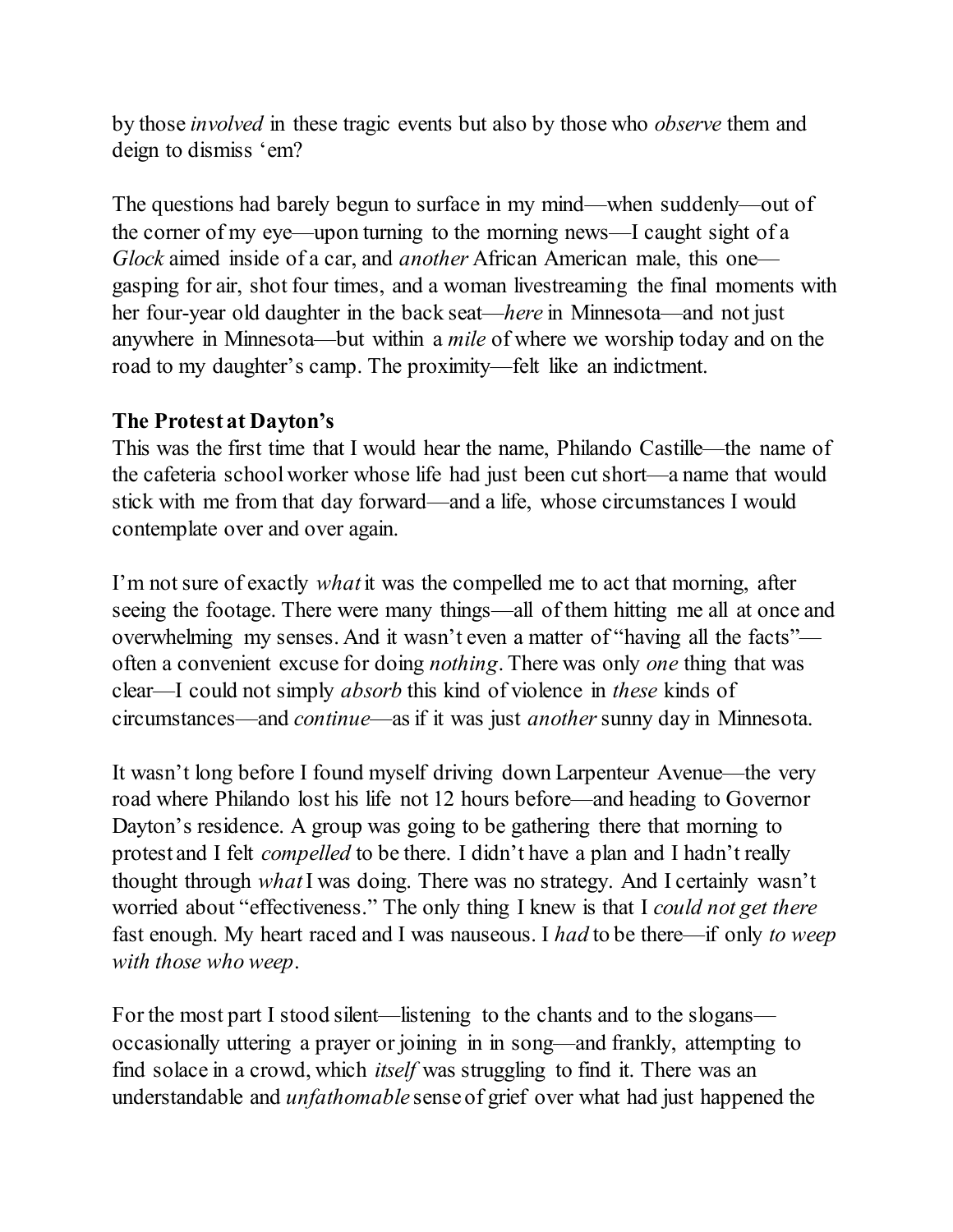night before—exacerbated by the fact that it *appears*to fit into a well-established pattern. And it was clear to me at *that*moment—that this was no longer the Minnesota I had known for ten years and it was *equally* clear—that it *never* was for this group.

# **The Press Conference**

At some point a press conference was convened in front of the Governor's residence where various people spoke, including Diamond Reynolds, the woman who live-streamed the aftermath of the shooting just hours before. The crowd had grown by this time with people filling the streets and sidewalks in front of Dayton's. There was a discernable tension in the air—and a palpable sense of outrage and sorrow, as *speaker* after *speaker* rehearsed—not only the series of indignities that have been endured by the community to that moment—but also by the conviction—that *of all people*—Philando Castille should *not* have suffered this fate.

There was a sense in the crowd, however—that what was *known* about the incident—outweighed any question of a person's character. Whether or not a person is good is a *very* different question from whether a shooting is justified. As one of the pastors put it that morning, "I shouldn't have to *say* that Philando was a good man...And that he *didn't* deserve this." In other words, a victim is a victim. And the urge to distinguish between *worthy* and *un*worthy ones must be resisted.

But the fact of the matter is—that that is *precisely* why I was there that morning—I *feared* that an innocent man—a *worthy* man—had been wronged and that a grave and public injustice had taken place—*for all to see*—right here in our backyard.

# **Portrait of a Good Man**

I listened *intently* to the various speakers that morning—absorbing the mood, grappling with the moment. Diamond spoke about how Philando had never been in trouble with the law—as she put it—"*never been finger-printed*." Another spoke of his record at High School and at J. J. Hill Montessori, where he had worked for ten years and was beloved by both colleagues and children. And finally Pastor Givens—a close personal friend of the family's—shared about how just the week before he had *heaped* praise upon Mrs. Castille—Philando's mother—for raising such exemplary children who had never had any run ins with the law. The portrait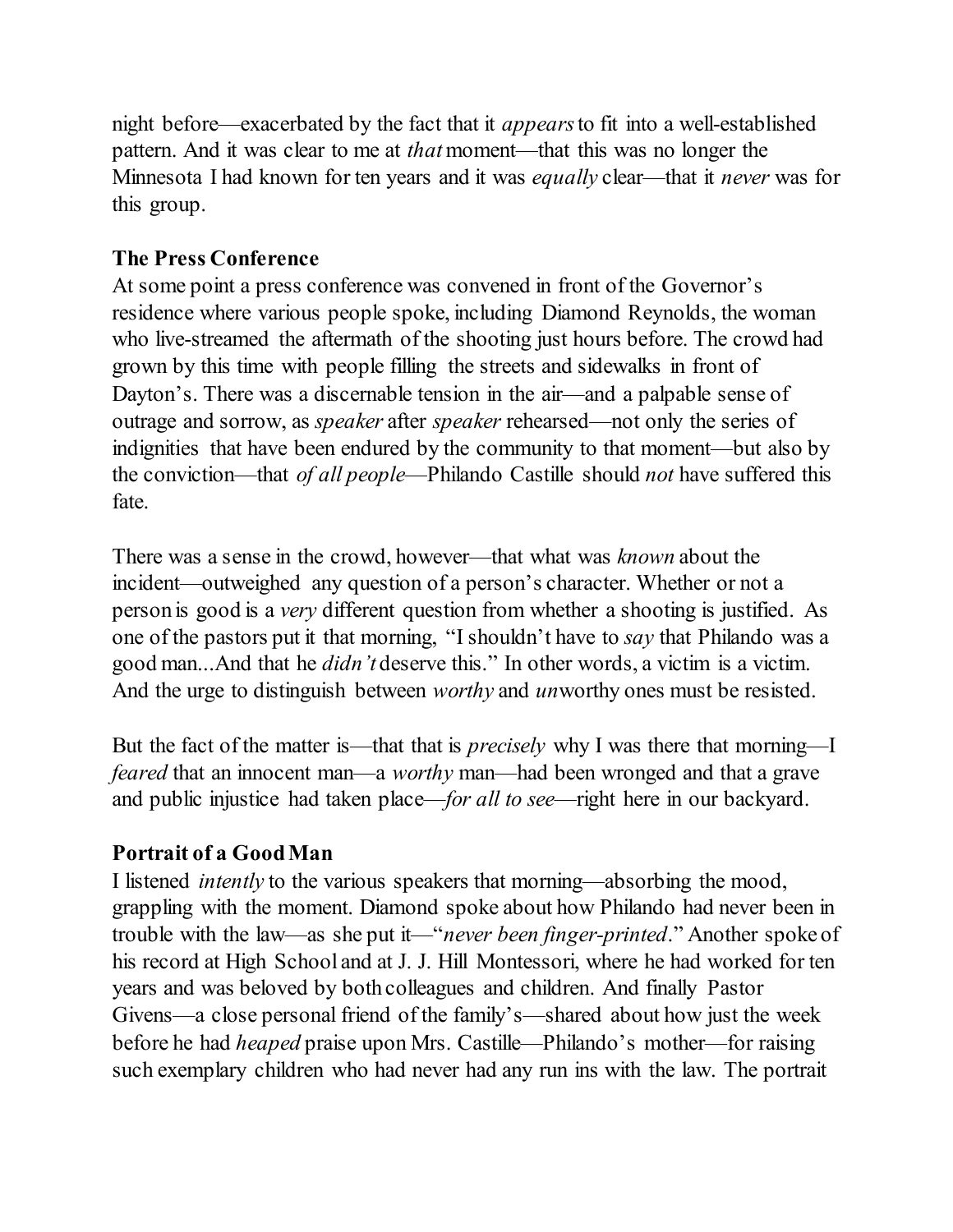that emerged only served to raise *further* questions about what could have happened that evening.

I left the protest that morning *benumbed*, heavy in thought. I had to return to pick up my daughter at Gibb's Farm, where she was at camp. It was her last day there, and there was an ice cream social for the kids. —And I had to travel back down Larpenteur to get there—only yards from where Philando had met his end. It felt like an *obscenity* to be there—at the camp—where *no one* appeared perturbed over what had just happened hours before—where a mother and her four-year-old daughter had to witness the unthinkable—while *we*—all ate ice cream. I thought I was going to be sick.

Later that evening there was a gathering at J. J. Hill for friends and family to remember Philando Castille. Grief stricken colleagues spoke of his love for the children. How he had all **500** of their names memorized, as well as whatever allergies they suffered, so that he could better serve them. There were stories of how—during lunch time—he would slip extra Graham Crackers to kids who were having a bad day and how he would fill in for other staff when necessary. His sister spoke of losing a father figure. Mothers spoke of having to explain to their children—in whatever way they could understand—why Philando would *not be coming back to school*. And his own mother, expressed rage, at the apparent "execution" of her son. He was unanimously described as a gentle man—a "Mr. Rogers with dreadlocks."

## **Iris**

This summer was supposed to be a summer where my daughter and I would visit all of the historical sites in Minnesota—that is—those sites listed by the Minnesota Historical Society on their map. My wife was working all summer so this would give us an opportunity to do something educational and fun—in addition to attending a number of camps. There was even a prize for visiting six historical sites in a row, where my daughter would get a "stuffy"—a "History Hound"—for having reached her goal. We had just finished visiting our third site when the news about Philando broke.

The juxtaposition of these two realities—these two spheres of existence *right here in Minnesota*—a nine-year old enjoying camps and historical sites with her father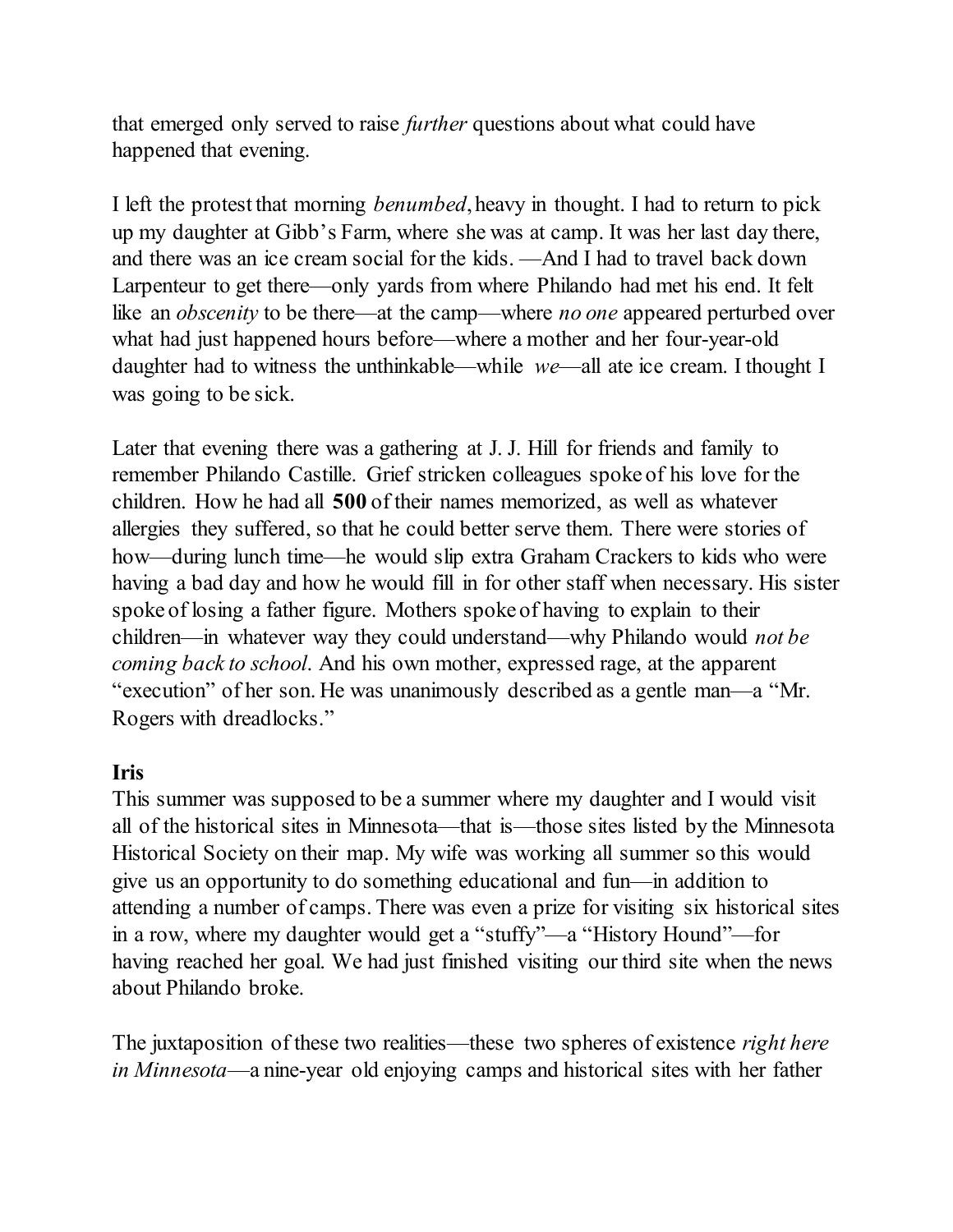and a four-year old witnessing the killing of her step-father—was more than I could *stomach*.

And the thing that I feared *the most*—more than anything else—was that I would be teaching my daughter that this was *not* her problem *by shielding her from it* that I would be teaching her to *self-segregate* simply by rendering this a *non*-event in her life—and that I would be making *her* a part of the problem by rendering the people affected by such violence *invisible*.

It should not *matter*, if they were black, rather than Hispanic or white or any other race. It should not *matter* what neighborhoods they lived in or what their socioeconomic status was. These were people with hopes, dreams, aspirations—and *rights*—just like any one of us—who now had to grapple with the unimaginable, a tragedy that *appears*to emerge—at the very least—from questionable circumstances and ones that appear to fit within larger patterns of discrimination. *This*—was her problem too.

And I had to ask myself—why was it *okay* for us—to tour all of these historical sites—up and down the state—most of which told a tale of oppression and conquest anyway—and *not* talk to her about the discrimination of others in our very own midst?

## **Minnesota Disparities**

That racial and ethnic *biases* appear to play a role in Minnesota traffic stops is just *one* of the many disparities that *afflict* the state. In metrics across the board—in terms of *household income*, *unemployment rates*, *poverty rates* and *education attainment*—the gap between whites and non-whites in Minnesota is *larger*than almost everywhere else in the country. One study even puts Minnesota *dead last* in terms of financial inequality among racial groups.

The state—in other words—is a *far cry* from Garrison Keillor's Lake Woebegone—

"…where all the children are *supposedly* above average."

The beauty of Minnesota—for many—is *marred* by segregation, racial disparities—and now—*publicly*—police brutality.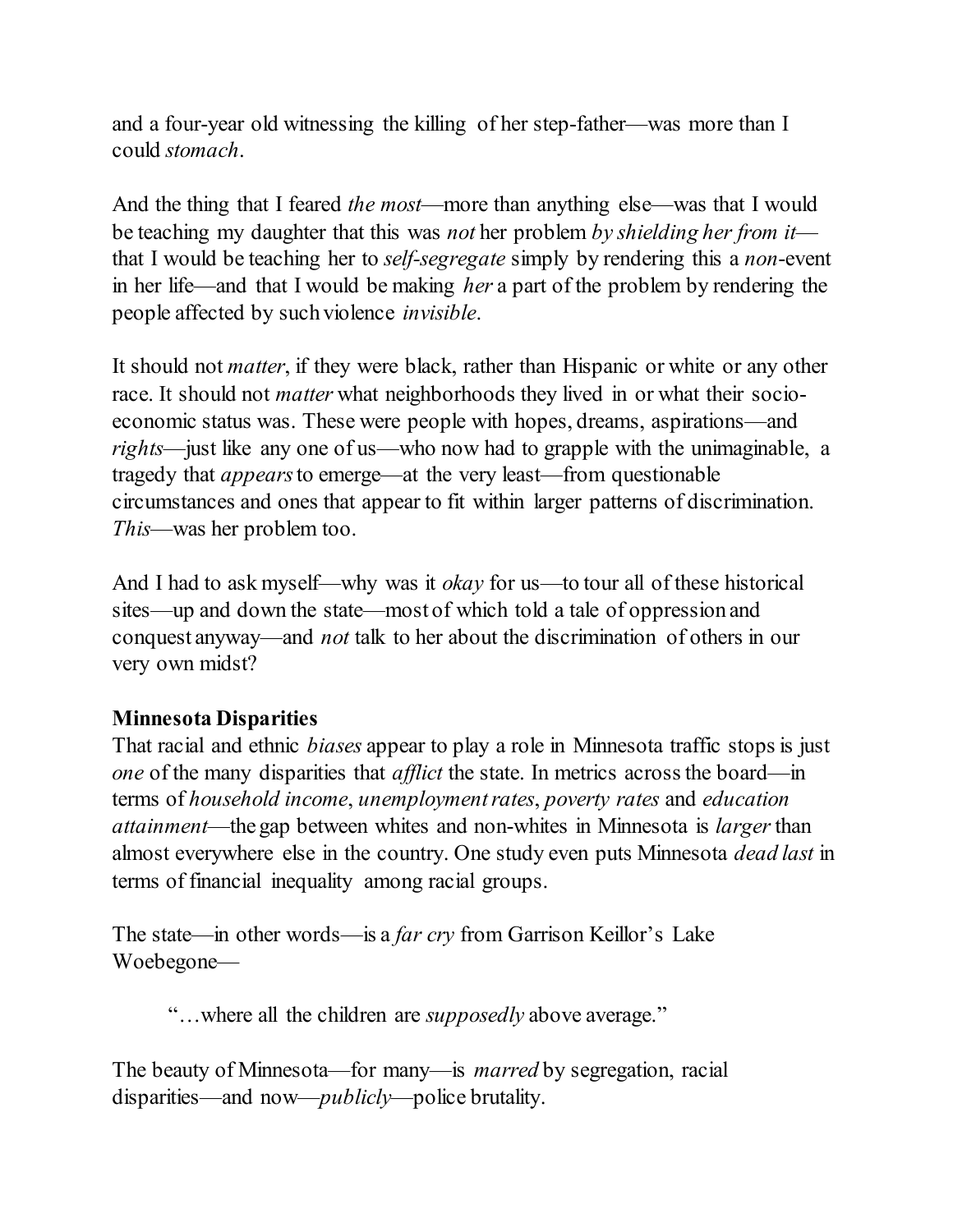#### **Juxtapositions**

The juxtaposition of these stark realities—*right here* in our state—is an indictment of the way things "are"—the status quo. And a *symptom* that *all* is not well in Minnesota. And perhaps *no one* should be *more* troubled by this than the very "Christ-Followers" who find themselves here today—at *Bethel*—and have committed themselves to following Him to their graves.

That the matter ought to be framed in *precisely* this way is *urged* by Luke—the author of the third gospel—who portrays the cause of Christ—*starkly*—and in *polarizing* ways—often *juxtaposing* very different social realities—in order to *indict* those who are comforted and *condemn* the apathetic.

*Throughout*—Luke juxtaposes the rich and the poor, the holy and the unholy, the whole and the sick in order to draw attention to the *disenfranchised* and to leave *no doubt* about *those* with whom Christ is concerned.

Human conditions are *contrasted* and *disparities* are disclosed in order to underscore the need for redress. It's almost as if Luke—by making such comparisons—is*refusing* to allow his readers to *distance* themselves from the troubles of the world—or from the very people *for whom* Christ had come in the first place.

That *we*—here at Bethel—are *not* at liberty distance ourselves from recent events is the *point* of Luke's framing. The *contrasts* are a call to action. And to ignore them, is to run *afoul* of the very concerns of Christ.

## **The Poor; the Captives; the Blind; the Oppressed**

There should be no doubt about those with whom Christ is concerned. These are identified *early* and clearly in Luke's Gospel—when Jesus enters the synagogue and *discloses*—that he had come for *the poor*; *the captives*; *the blind*; and *the oppressed*.

That these categories refer not only the *spiritual* conditions of people but also to their *physical* and *material* needs—is *clear* from the numerous injunctions—given *repeatedly* to those who want to follow him—to *surrender* wealth and *give* to the poor; to *right wrongs* and to *do acts of justice*.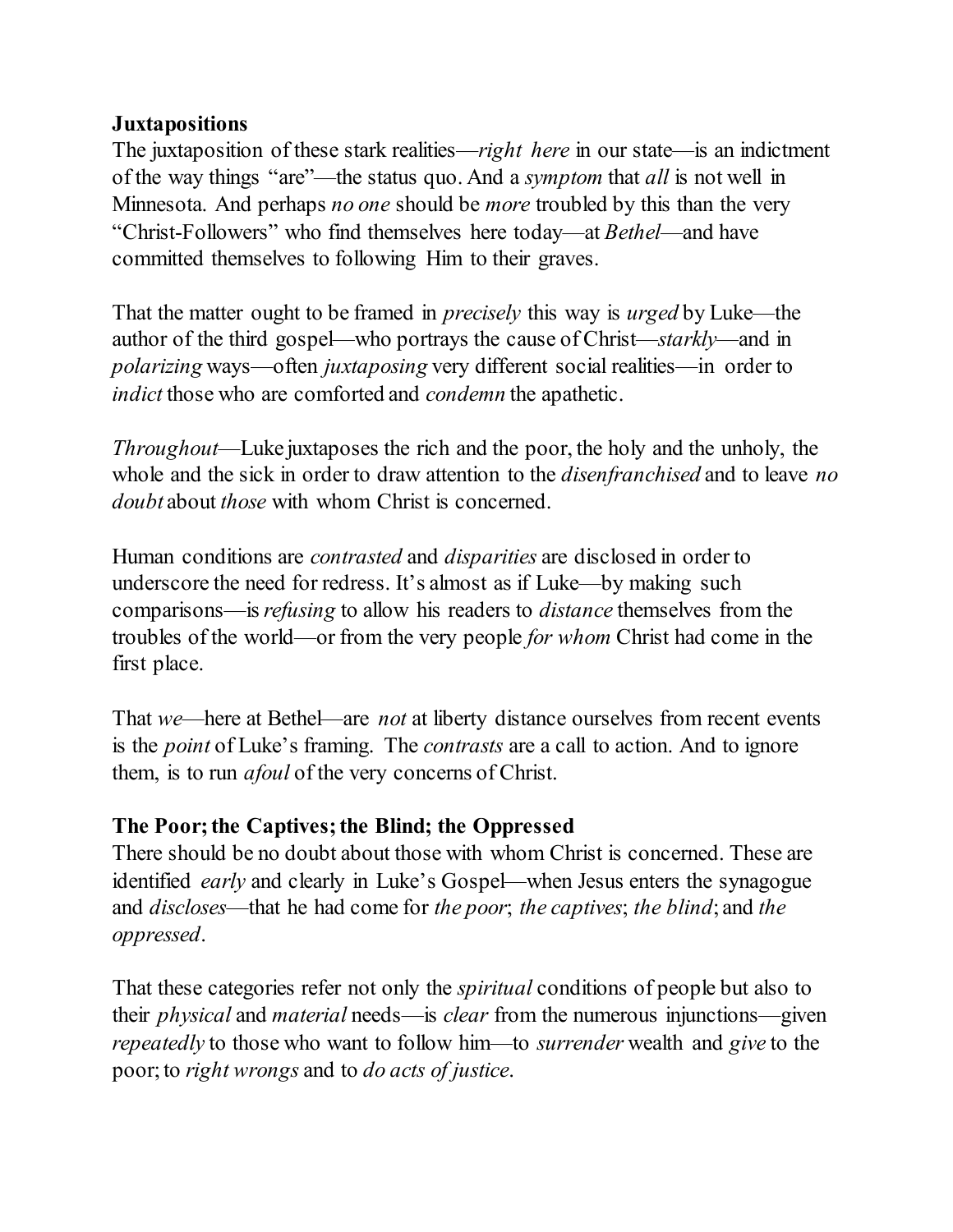But these categories are also *social* categories. That is to say—that to be a *poor* person—to be a *captive* person—to be a *blind* person—or to be *oppressed*—was to belong to that class of individuals, who are *routinely* overlooked—*discriminated* against—and even *victimized* by oursociety.

And it would take *no* great leap of the imagination—for us to *recast* these categories in terms of the disparities that we see here today.

Just *who* are the ones that are overlooked in our society?

*Who* are the ones that receive the lion's share of discrimination?

And *who* are the ones that are *regularly* victimized?

Luke—is drawing our attention to the *vulnerable*—those who are *liable* to be betrayed by the system and abused by those in power.

And it was for *these* that Christ had come.

## **Conclusion: The "Facts"**

The circumstances surrounding the life and death of Philando Castille—*here*—in what is routinely called the "miracle of Minnesota"—reads a lot like the *disparate* realities that occupyLuke's Gospel.

Whatever the "facts" of the case are supposed to be—just moments before Philando was shot—will have to be for others to determine. A number of investigations are currently underway and the justice department may *yet* get involved.

*Preliminarily*—however—the stop itself has already raised troubling questions not only because of the *reason* for the stop—but also for the sheer *number* of stops Philando has had to endure—*here* in the Twin Cities.

Records show that Philando Castille had been pulled over *79 times*for minor vehicle and traffic violations—*48 of which*—that's over *sixty percent of them* (!) were dismissed. And the tickets he *had* received were for petty misdemeanors.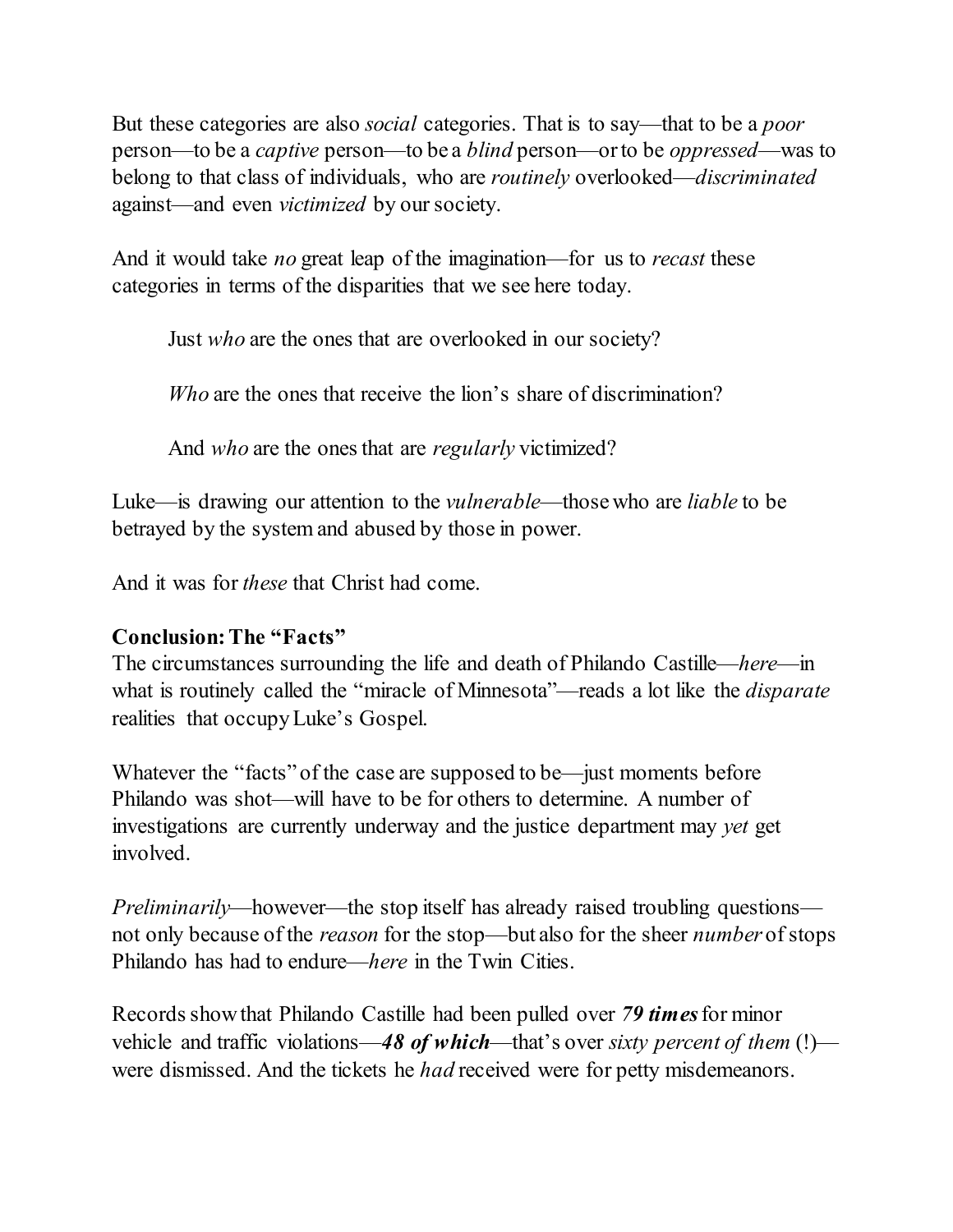*None* of Castille's charges or convictions ever involved *guns*, *violence*, *threats against others* or *fleeing from police*. There were no felonies on his record. In fact, it was *this* very record that made him eligible for a permit to carry—and *may* have been the reason for his undoing.

And the stop that would prove fatal—which you can hear over the police scanner—was done on the basis of his "wide set nose"—which apparently was enough to identify him—*from afar*—as a potential robbery suspect.

And within a minute and a half of the call—*Philando* had been shot four times…

…I wonder what *Luke* would have made of this story?

# **Addendum: Iris at the Memorial**

Most of the actions that I took that day—and in the ones that followed—were driven by a deep sense of sorrow—and the fear that an innocent man may well have been killed. I *also* dreaded the thought of raising a daughter who was *unaware* of the kind of world we live in—and how right *here* in Minnesota people experience two *very* different realities—two *harsh* realities—depending on race and class. And I feared—that she might become part of the problem if I did not make her aware of it.

So with that in mind—I took her to the corner of Philando Castille's traffic stop—a road we've taken countless times. By then—only a few days after the event—a memorial had grown. There were balloons. There were pictures. There were signs. And chalk had been left for people to write on the sidewalk. There had *already* been a steady stream of visitors—leaving their sentiments in writing. The most poignant message read:

"There was a family in that car."

And *there*—on the corner of Larpenteur and Fry—my daughter and I took time to process the unconscionable—to read the words, prayers, and rage of the mourners—and to leave our own thoughts in chalk.